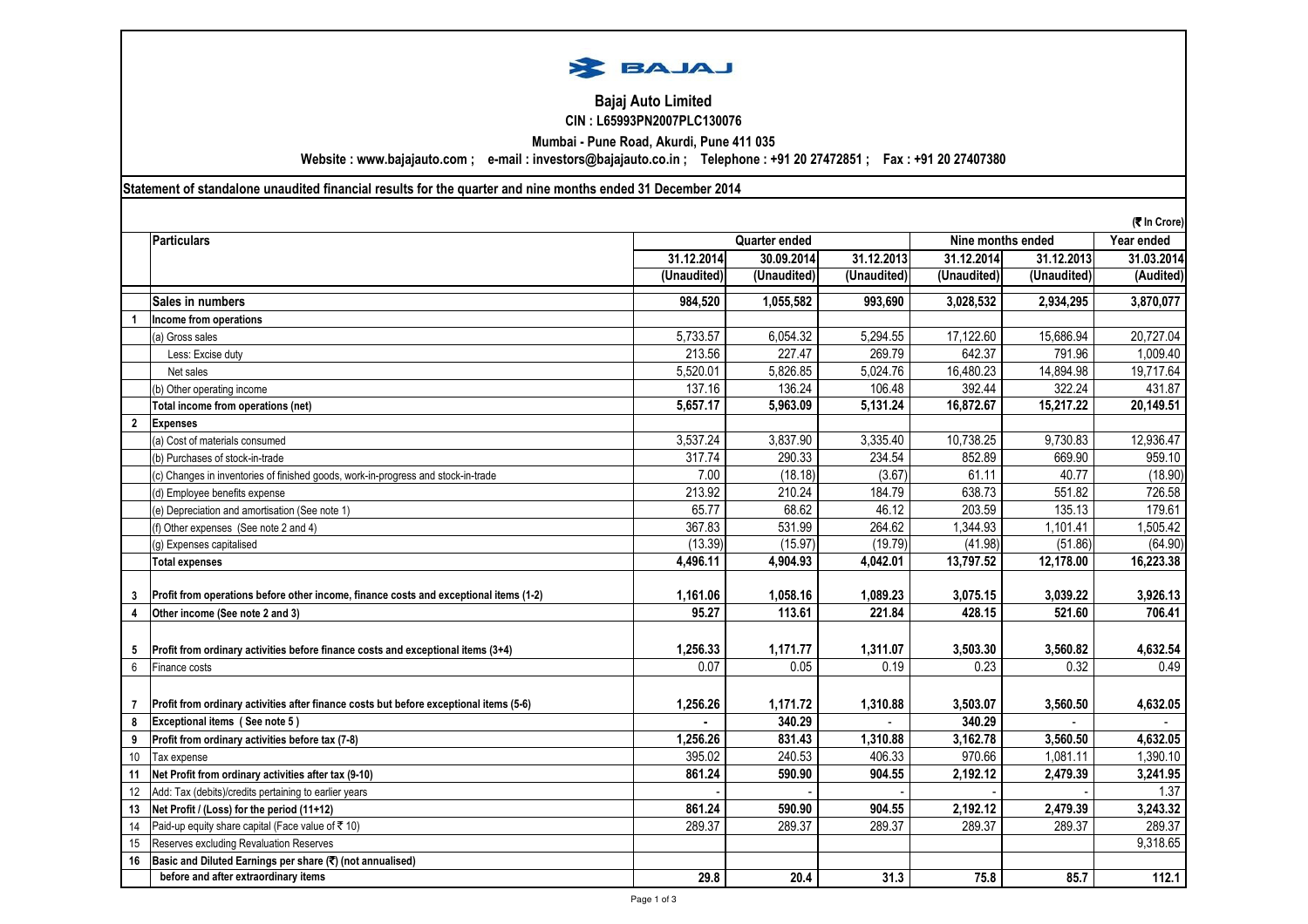| <b>Particulars</b>                                                                      |             | As at       |             |             |  |  |  |
|-----------------------------------------------------------------------------------------|-------------|-------------|-------------|-------------|--|--|--|
|                                                                                         | 31.12.2014  | 30.09.2014  | 31.12.2013  | 31.03.2014  |  |  |  |
| A Particulars of shareholding                                                           |             |             |             |             |  |  |  |
| Public shareholding @                                                                   |             |             |             |             |  |  |  |
| Number of shares                                                                        | 144,633,888 | 144,633,888 | 144,633,888 | 144,633,888 |  |  |  |
| Percentage of shareholding                                                              | 49.98%      | 49.98%      | 49.98%      | 49.98%      |  |  |  |
| 2 Promoters & Promoter Group Shareholding                                               |             |             |             |             |  |  |  |
| (a) Pledged / Encumbered                                                                |             |             |             |             |  |  |  |
| Number of shares                                                                        | 79,855      | 79,855      | 79,855      | 79,855      |  |  |  |
| Percentage of shares (as a % of the total shareholding of promoters and promoter group) | 0.06%       | 0.06%       | 0.06%       | 0.06%       |  |  |  |
| Percentage of shares (as a % of the total share capital of the Company)                 | 0.03%       | 0.03%       | 0.03%       | 0.03%       |  |  |  |
| (b) Non-encumbered                                                                      |             |             |             |             |  |  |  |
| Number of shares                                                                        | 144,653,277 | 144,653,277 | 144,653,277 | 144,653,277 |  |  |  |
| Percentage of shares (as a % of the total shareholding of promoters and promoter group) | 99.94%      | 99.94%      | 99.94%      | 99.94%      |  |  |  |
| Percentage of shares (as a % of the total share capital of the Company)                 | 49.99%      | 49.99%      | 49.99%      | 49.99%      |  |  |  |
| @ including equity shares represented by GDRs.                                          |             |             |             |             |  |  |  |

|   | <b>Particulars</b>                             | Quarter ended<br>31.12.2014 |
|---|------------------------------------------------|-----------------------------|
| B | <b>Investor complaints</b>                     |                             |
|   | Pending at the beginning of the quarter        | Nil                         |
|   | Received during the quarter                    | 5                           |
|   | Disposed of during the quarter                 | 5                           |
|   | Remaining unresolved at the end of the quarter | Nil                         |

|    | Segment-wise revenue, results and capital employed   |             |               |             |                   |             |            |  |
|----|------------------------------------------------------|-------------|---------------|-------------|-------------------|-------------|------------|--|
|    | (そ In Crore)                                         |             |               |             |                   |             |            |  |
|    | <b>Particulars</b>                                   |             | Quarter ended |             | Nine months ended | Year ended  |            |  |
|    |                                                      | 31.12.2014  | 30.09.2014    | 31.12.2013  | 31.12.2014        | 31.12.2013  | 31.03.2014 |  |
|    |                                                      | (Unaudited) | (Unaudited)   | (Unaudited) | (Unaudited)       | (Unaudited) | (Audited)  |  |
|    | <b>Segment revenue</b>                               |             |               |             |                   |             |            |  |
|    | Automotive                                           | 5,695.42    | 5,993.26      | 5,220.87    | 16,987.22         | 15,392.24   | 20,427.57  |  |
|    | Investments                                          | 57.02       | 83.44         | 126.98      | 313.60            | 341.35      | 423.12     |  |
|    | Unallocable                                          |             |               | 5.23        |                   | 5.23        | 5.23       |  |
|    | Total                                                | 5,752.44    | 6,076.70      | 5,353.08    | 17,300.82         | 15,738.82   | 20,855.92  |  |
|    | Segment profit / (loss) before tax and finance costs |             |               |             |                   |             |            |  |
|    | Automotive                                           | 1,199.56    | 748.32        | 1,179.11    | 2,850.20          | 3,214.97    | 4,205.14   |  |
|    | Investments                                          | 56.77       | 83.16         | 126.73      | 312.81            | 340.62      | 422.17     |  |
|    | Unallocable                                          |             |               | 5.23        |                   | 5.23        | 5.23       |  |
|    | Total                                                | 1,256.33    | 831.48        | 1,311.07    | 3,163.01          | 3,560.82    | 4,632.54   |  |
|    | Less: Finance costs                                  | 0.07        | 0.05          | 0.19        | 0.23              | 0.32        | 0.49       |  |
|    | Total profit before tax                              | 1,256.26    | 831.43        | 1,310.88    | 3,162.78          | 3,560.50    | 4,632.05   |  |
| -3 | Capital employed                                     |             |               |             |                   |             |            |  |
|    | Automotive                                           | 3,037.61    | 1,592.76      | 2,463.93    | 3,037.61          | 2,463.93    | 2,633.99   |  |
|    | Investments                                          | 8,662.12    | 9,483.95      | 7,941.75    | 8,662.12          | 7,941.75    | 8,689.17   |  |
|    | Unallocable                                          | 227.76      | 103.81        | 195.58      | 227.76            | 195.58      | (1,514.22) |  |
|    | Total                                                | 11,927.49   | 11,180.52     | 10,601.26   | 11,927.49         | 10,601.26   | 9,808.94   |  |